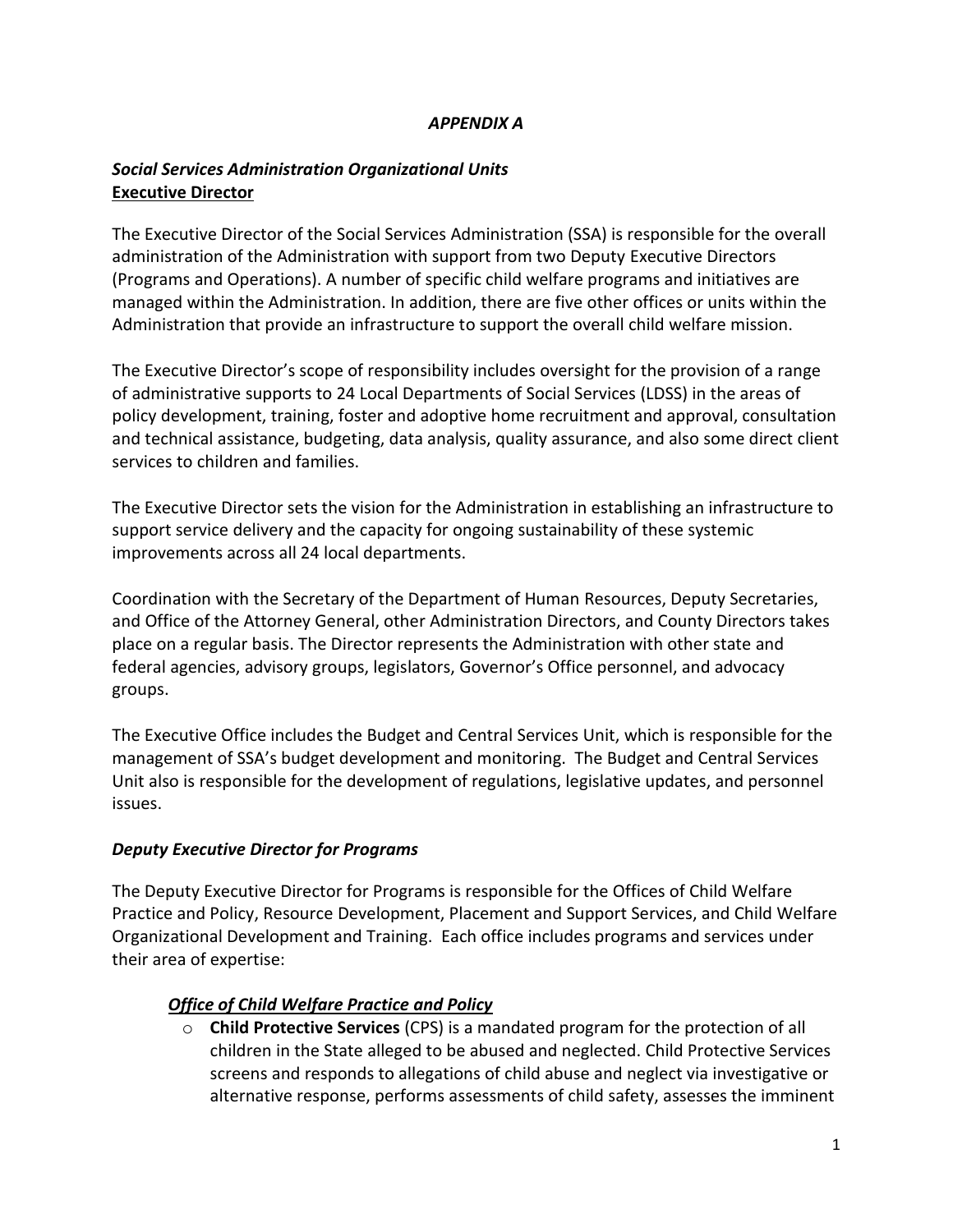risk of harm to the children and evaluates conditions that support or refute the alleged abuse or neglect and need for emergency intervention. It also provides services designed to stabilize a family in crisis and to preserve the family by reducing threats to safety and risk factors. This program provides an array of prevention, intervention and treatment services including:

- Operating a local jurisdiction based telephone hotline for receiving child abuse/neglect (CAN) reports;
- Conducting CAN Response (investigative and alternative responses), family assessment and preventive services screenings;
- Providing substance exposed newborn crisis assessment and services;
- Providing background screening checks on current or prospective employees and volunteers for children/youth serving agencies;
- Preventive and increased protective capacity of families; and
- Family-centered services.
- o **In-Home Family Services** are family preservation programs available within the Local Departments of Social Services. These programs are specifically identified for families in crisis whose children are at risk of out-of-home placement. Family preservation actively seeks to obtain or directly provide the critical services needed to enable the family to remain together in a safe and stable environment. Maryland provides three programs under In-Home Services continuum: Services to Families with Children-Intake (SFC-I), Consolidated In-Home Services (CIHS) and Inter Agency Family Preservation Services (IFPS). SFC-I provides assessment for situations that do not meet the criteria for a CPS response including reports of substance exposed newborns, domestic violence when children are at risk and substantive risk of child sexual abuse. CIHS are cases referred from CPS, both IR and AR, or SFC-where additional work is needed to bolster a families protective capacities to improve safety and reduce risk. IAFP is similar except that referrals can come from other child serving agency and the child must be at high risk for out-of-home placement.

### **Out-of-Home Services/Permanency**

- o **Foster Care Services:**
	- Short-term care and supportive services for children that have been physically or sexually abused, neglected, abandoned, or at high risk of serious harm.
	- Services to treat the needs of the child and help the family with the skills and resources needed to care for the child. Children are placed in the least restrictive placement to meet their needs, with a strong preference for relatives as the placement of choice. Attempts are made to keep the child in close proximity to their family; however, the child's placement is based on the treatment needs of the child and the availability of placement resources.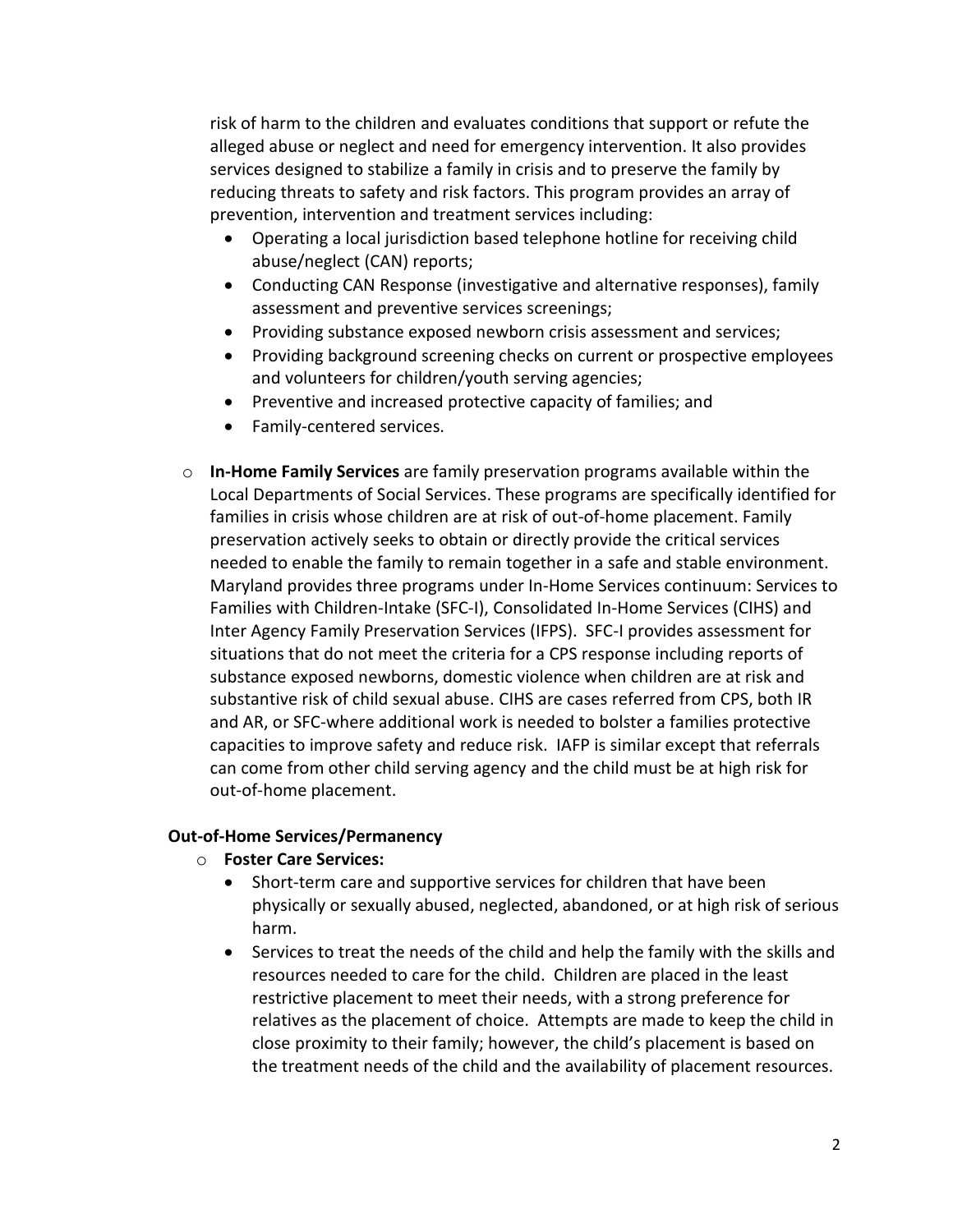Services also focus on the well being of the child especially with regards to education, health, and mental health.

- Time-limited reunification services using concurrent permanency planning to reunite with the birth family or to pursue a permanent home for the child within 12 months of the placement. Permanency planning options that are considered in order of priority:
	- Reunification with parent(s)
	- Permanent Placement with Relatives (includes guardianship or custody)
	- Adoption (relative or non-relative)
	- APPLA (Another Planned Permanency Living Arrangement)
	- Voluntary placement services because of the child's need for short term placement to receive treatment services for mental illness or developmental disability
- o **Adoption Services** develops permanent families for children who cannot live with or be safely reunited with their birth parents or extended birth families. The Maryland Adoption Program is committed to finding "Forever Families" for children in the care and custody of the State. Adoption services include study and evaluation of children and their needs; adoptive family recruitment, training and approval; child placement; and post-adoption subsidy support.
- o **Ready by 21** provides independent living preparation services to older youth, ages 14-21 years of age in any type of Out-of-Home Placement (such as kinship care, family foster care or residential / group care) to assist the youth in preparation for self sufficiency in adulthood.
- o **Guardianship Assistance Program** serves as another permanency option for children who best needs are not served via reunification or adoption. The goal of this program is to encourage caregivers to become legal guardians of children who have been placed in their home by the Local Department of Social Services by removing financial barriers.
- o **Resource Development and Retention** is responsible for services related to the recruitment and retention of resource families. Program staff provides technical assistance to Local Departments of Social Services on the State Recruitment and Retention Plan as well as assisting in development of their local recruitment and retention plans that specifically target needs in their jurisdiction. The Maryland Foster Parent Association also receives technical assistance from this unit.
- o **Placement and Support Services** is responsible for assisting the Local Departments of Social Services to facilitate barriers regarding the discharge and placement plans for youth in State care from psychiatric hospitals in Maryland and offer suggestions to the local departments for applicable placements for youths in State care. Program staff assists the local Departments to ensure that the youth in State custody are appropriately positioned at their recommended placements and the placements are in the best interest of the youth. This unit works with stakeholders to identify and develop strategies to improve the array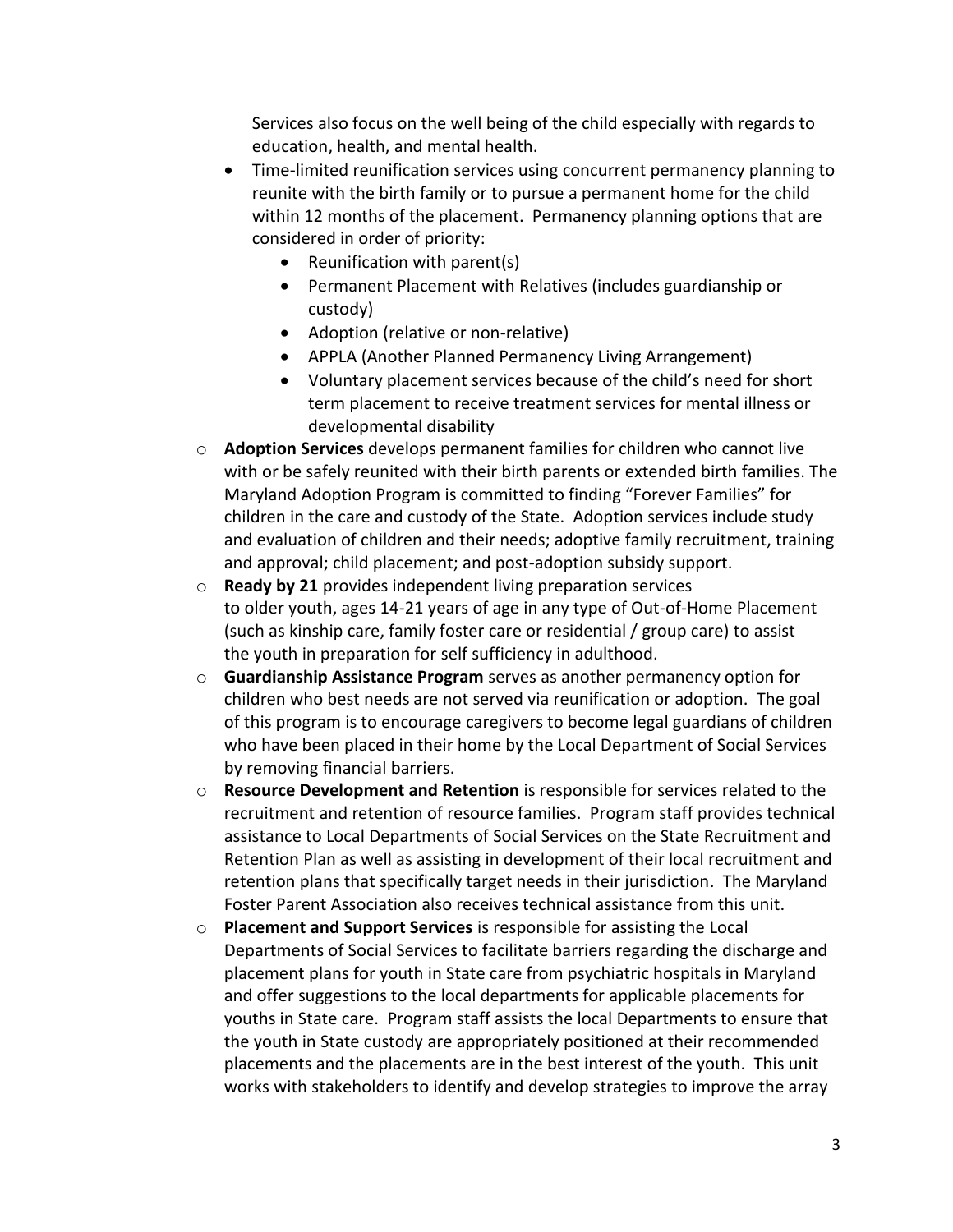of services available to support children and families in achieving safety, permanence and well-being. The services include education, substance abuse treatment, health care and mental health. This unit is also responsible for monitoring the placement of children in Out-of-Home care placed in facilities out-of-state. They ensure that all efforts to place children in-state have been exhausted prior to the child being placed out-of-state.

o **Interstate Compact on the Placement of Children (ICPC)** ensures that foster children placed out-of-state from Maryland and children placed in Maryland from other States receive the same protections guaranteed to the children placed in care within Maryland. The law offers states uniform guidelines and procedures to ensure these placements promote the best interests of each child while simultaneously maintaining the obligations, safeguards and protections of the "receiving" and "sending" states for the child until permanency for that child is achieved in the receiving state's resource home, or until the child returns to the original sending State. Interstate Compact on Adoption and Medical Assistance (ICAMA) removes barriers to the adoption of children with special needs and facilitates the transfer of adoptive, educational, medical, and post adoption services to pre-adoptive children placed interstate or adopted children moving between states. In addition, the IV-E eligible Guardianship Assistance Program Medical Assistance (GAPMA) provides a framework for interstate coordination specifically related to permanency established with custody and guardianship awarded to out-of-State IV-E eligible Foster Parents.

#### **Child Welfare Training and Organizational Development**

- o **The Training and Organizational Development Unit** oversees all aspects of training activities in child welfare along with the strategic planning to implement and integrate practice updates and innovation.
- o **The Child Welfare Training** component oversees and coordinates the contractual delivery and development of training activities with the Child Welfare Academy (CWA) at the University of Maryland School of Social Work. The CWA provides statewide training for caseworkers, supervisors, administrators and resource parents. This partnership with the Child Welfare Academy delivers pre-service training for new employees and administers a competency exam at the end of pre-service training. The CWA offers continuing education workshops to reinforce the expertise and policy updates for the tenured staff. The oversight of the Title IV-E Education in Public Child Welfare Program is managed by this unit as well. This contract provides specialized child welfare training for MSW (Master of Social Work) degree candidates to enhance the skills of Maryland's public child welfare workforce.
- o **The Organizational Development** component uses theories of organizational change to facilitate the overall strategic mission of the Social Services Administration. The unit assesses training needs based on policy development and outcome trends across the continuum of program services. The training assessments inform the delivery method and technical assistance to local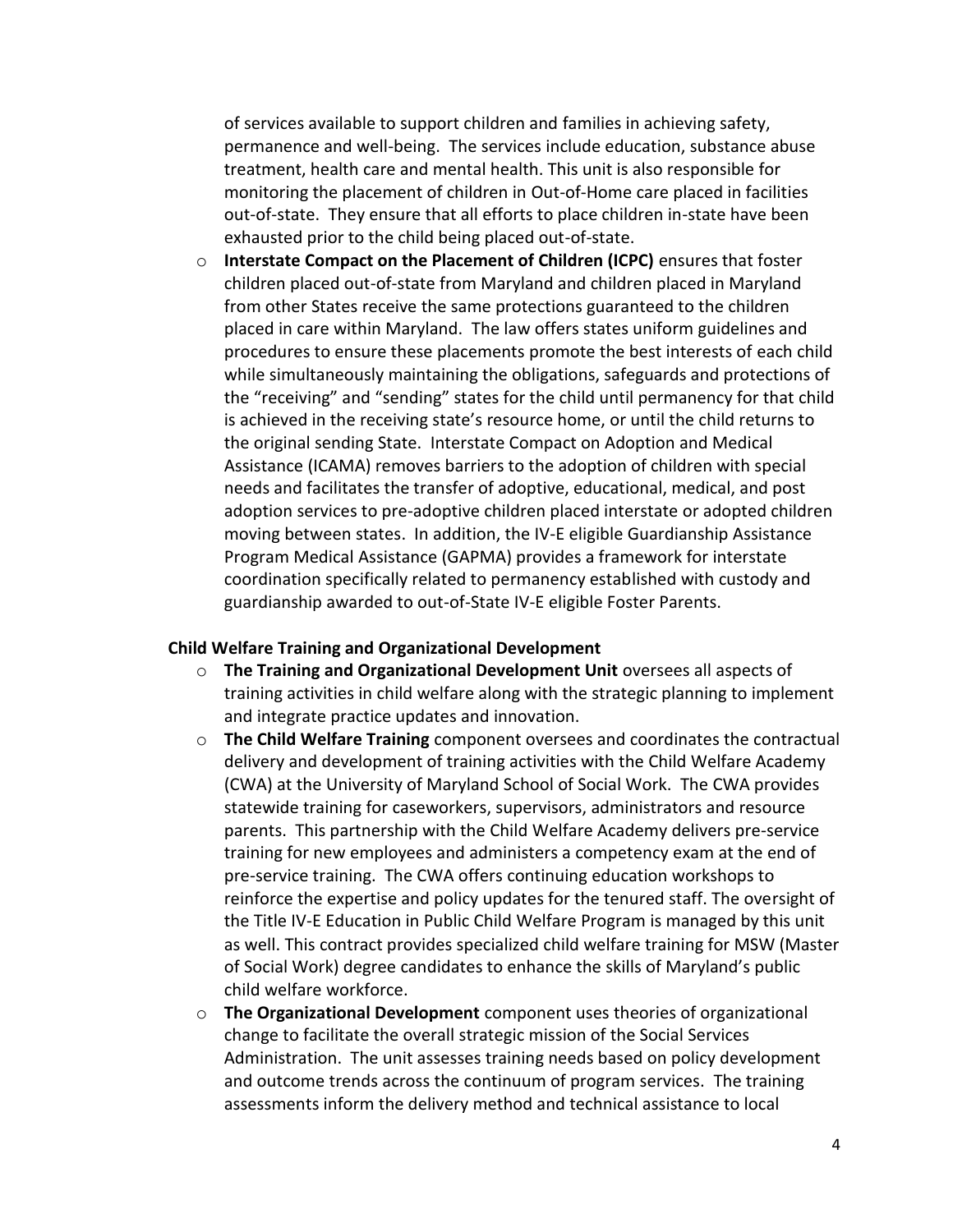departments to enhance the execution of practice activities. The unit serves as lead on implementation of new initiatives.

o **Quality Assurance** is responsible for regular on-site review and data analysis for each of the 24 Local Departments of Social Services, and develops the reports for these reviews. The unit oversees the development of local performance improvement plans stemming from the reviews This unit works closely with the Federal government to coordinate improvements to Maryland's Continuous Quality Assurance process for child welfare.

**Title IV-E Determination Unit** is charged with statewide development and implementation of Maryland's Title IV-E program to maximize Federal Financial Participation (FFP) in maintenance and assistance payments and administrative costs incurred on behalf of eligible children.

**Office of Adult Services -** serves vulnerable adults who have functional limitations due to a disability or advanced age, and their informal family caregivers, through a home and community-based service delivery system. This system protects vulnerable persons, promotes self-sufficiency and avoids or delays unnecessary institutional care of other

out-of-home placements.

### *Deputy Executive Director for Operations*

### *Research and Evaluation*

o **Research and Evaluation** is responsible for the collection and analysis of data for SSA and Local Departments of Social Services. The Research and Evaluation unit also prepares Federal reports such as the Adoption and Foster Care Analysis and Reporting System (AFCARS), Caseworker Visitation, the National Youth in Transition Database (NYTD), the National Child Abuse and Neglect Data System (NCANDS) and generates AD Hoc reports based on user requests.

### *Systems Development*

o **Systems Development** is responsible for assisting with the development, maintenance, training, and support of MD CHESSIE, Maryland's SACWIS system. This unit works with Central Office and Local Departments of Social Services staff to ensure accurate and reliable data is input into MD CHESSIE. The unit works with the MD CHESSIE software contractor on enhancements and troubleshoots any operational problems. Work in this unit also includes supporting the Modernization Team with developing the new child welfare system for DHR. This unit is also responsible for assisting public and private providers with trouble shooting issues with their payments that are to be received on behalf of the children in their care. This unit is also responsible for approving all exception requests to the profiles for MD CHESSIE and approving all requests to access to